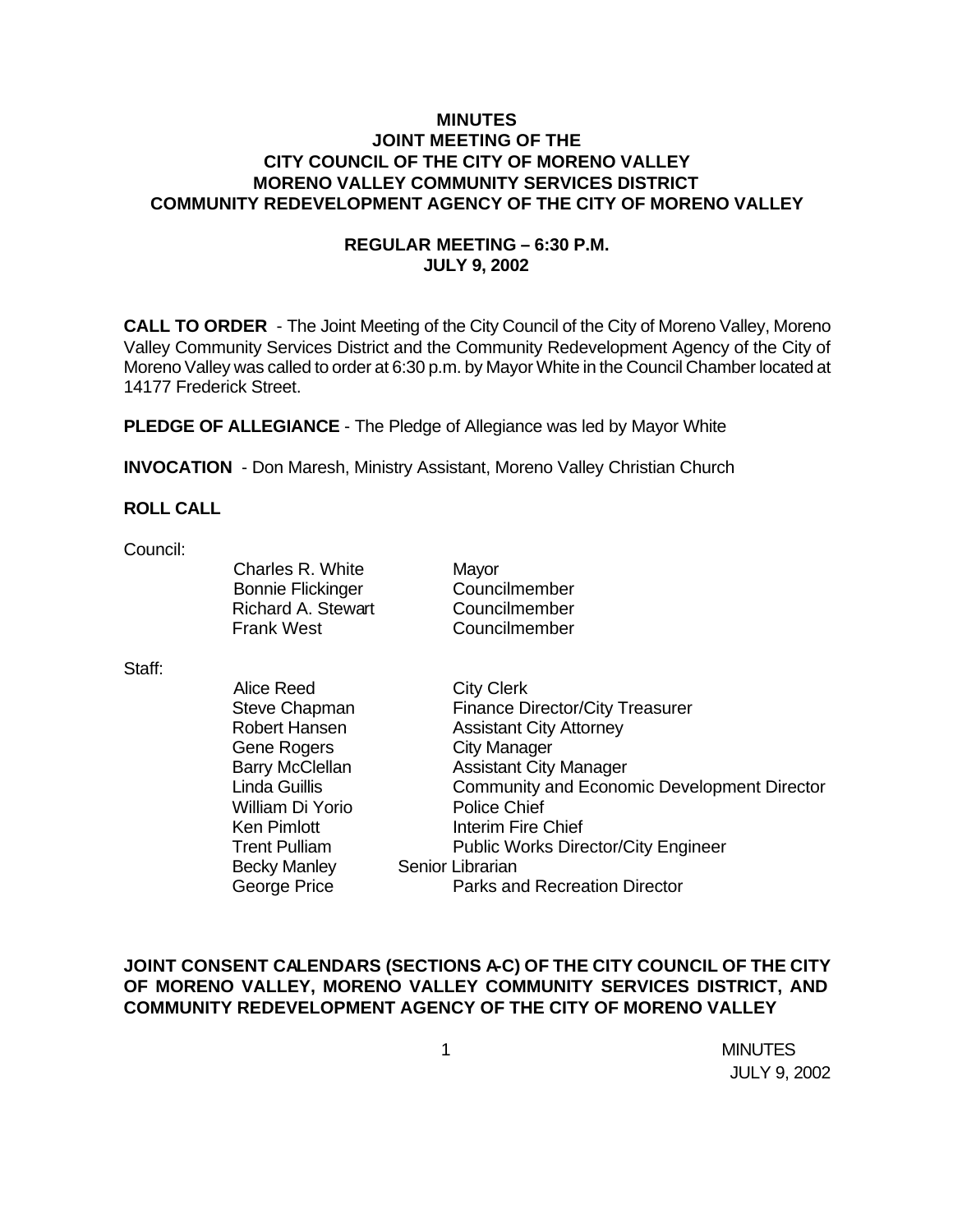Mayor White opened the agenda items for the Consent Calendars for public comments.

Pete Bleckert – Address matter of record (Item A4)

1) Slurry seal problems

Councilmember Flickinger made a motion, seconded by Councilmember Stewart to approve the Consent Calendars in their entireties, except for Items A8 and A18, which were pulled for separate discussion/action. Motion carried 4-0-1, Mayor Pro Tem Batey absent. Roll call vote.

## **A. CONSENT CALENDAR** - **CITY COUNCIL**

- A1. ORDINANCES FIRST READING BY TITLE ONLY Waived reading of all Ordinance Introductions and read by title only.
- A2. MINUTES REGULAR MEETING OF JUNE 11, 2002 Approved as submitted.
- A3. MINUTES REGULAR MEETING OF JUNE 25, 2002 Approved as submitted.
- A4. NOTICE OF COMPLETION AND ACCEPTANCE OF THE FISCAL YEAR 2000/2001 SLURRY SEAL PROGRAM, PROJECT NO. 00-84820 Accepted the work as complete for the Fiscal Year 2000/2001 Annual Slurry Seal Program constructed by Pavement Coatings Company, 5312 Cypress, Cypress, California 90630; directed the City Clerk to record the Notice of Completion within ten (10) days at the Office of the County Recorder of Riverside County as required by Section 3093 of the California Civil Code; authorized the Finance Director to release the retention to Pavement Coatings Company, thirty-five (35) calendar days after the date of recordation of the Notice of Completion as provided by law (Account No. 125.84830); and accepted the street improvements into the City maintained road system.
- A5. FAMILY SERVICE ASSOCIATION OF WESTERN RIVERSIDE COUNTY LOAN AGREEMENT Approved the agreement between the City of Moreno Valley and Family Service Association of Western Riverside County for child care services; and directed the City Manager to execute the agreement on behalf of the City.
- A6. FINAL MAP 23388 SINGLE FAMILY RESIDENTIAL PROJECT AMENDMENT TO AGREEMENT FOR PUBLIC IMPROVEMENTS (TIME EXTENSION) – NORTH SIDE OF JOHN F. KENNEDY DRIVE EAST OF MORENO BEACH DRIVE – SUBDIVIDER: KB HOME (POMONA) Authorized the Mayor to execute the Amendment to Agreement for Public Improvements for Final Map 23388; and instructed the City Clerk to forward the completed Amendment to Agreement for Public Improvements to the County Recorder's Office for recordation.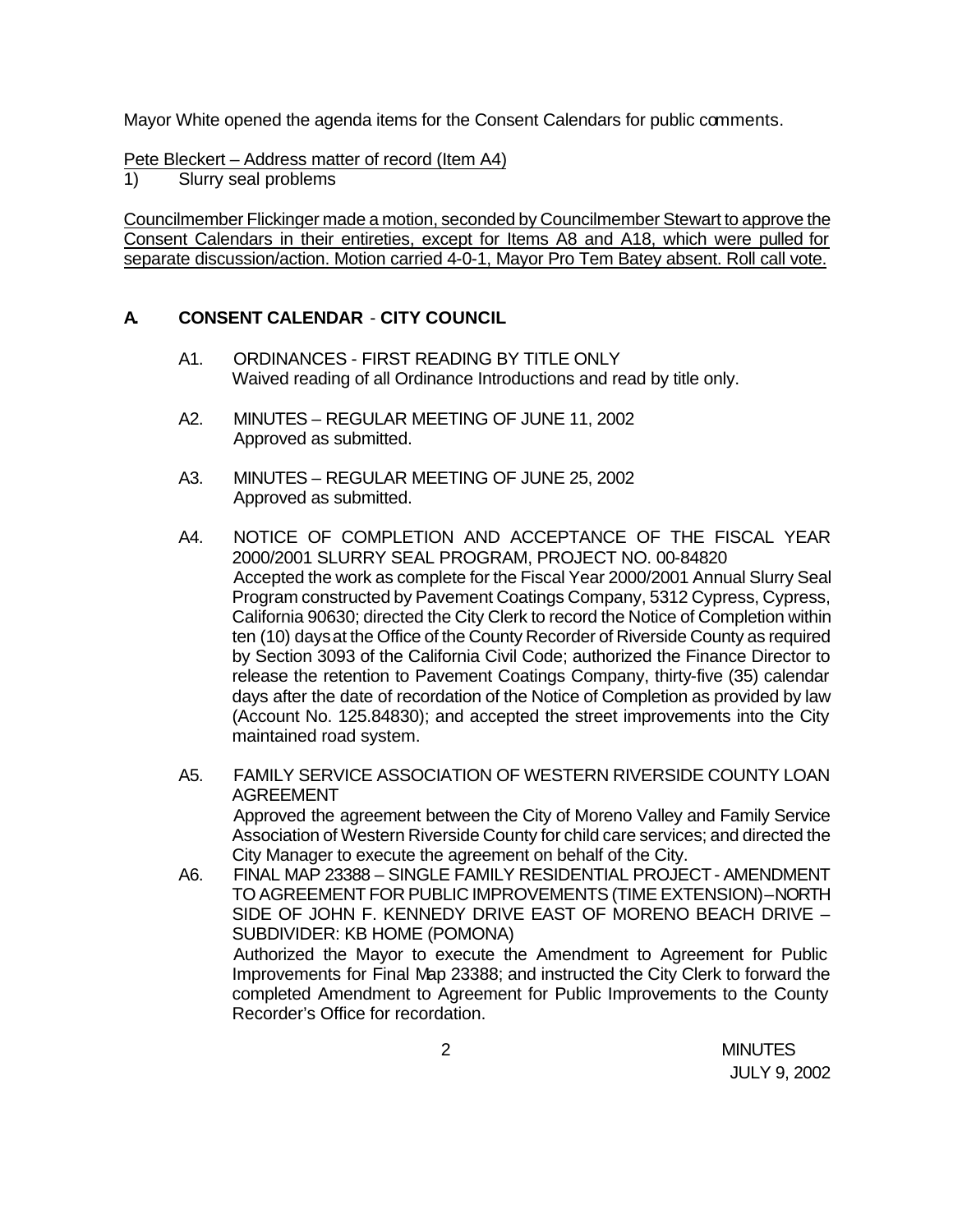- A7. AUTHORIZATION TO AWARD THE CONSTRUCTION CONTRACT FOR THE ALESSANDRO ENTRYWAY IMPROVEMENTS FROM DAY STREET TO THE OLD I-215, PROJECT NO. 98-92777 Awarded the construction contract for the Alessandro Entryway Improvements base bid and additives bid "A" and "B" items to Laird Construction Co. Inc., 9460 Lucas Ranch Road, Rancho Cucamonga, California 91730-5797, the lowest responsible bidder; authorized the Mayor to execute a contract agreement with Laird Construction Co.; authorized the Finance Director to create a new account in the Measure "A" fund, and to transfer \$59,420 from Measure "A" fund Account No. 125.65420 into the new Measure "A" Fund Account and authorized the issuance of a purchase order for Laird Construction Co. Inc. in the amount of \$354,445.30 (the amount of base bid and additive bid "A" and "B" items [\$322,223.00] plus 10% contingency) when both parties have signed the contract (Account Nos. 892.77730, 892.7223, and Measure "A" fund account to be determined).
- A9. AUTHORIZATION TO AWARD THE CONSTRUCTION CONTRACT FOR FISCAL YEAR 2001/2002 SLURRY SEAL PROGRAM, PROJECT NO. 01-12584830 Awarded the construction contract for the Fiscal Year 2001/2002 Annual Slurry Seal Program to Roy Allan Slurry Seal, Inc., 11922 Bloomfield Avenue, Santa Fe Springs, California 90670, the lowest responsible bidder; authorized the Mayor to execute a contract with Roy Allan Slurry Seal Inc., and authorized the issuance of a purchase order for Roy Allan Slurry Seal, Inc., in the amount of \$829,820.96 (the amount of the bid plus 10% contingency) when both parties have signed the contract (Account No. 125.84830).
- A10. ADOPT RESOLUTION NO. 2002-50, AUTHORIZING THE SUBMITTAL OF AN APPLICATION TO THE CALIFORNIA ENERGY COMMISSION FOR FUNDING THE BATTERY BACKUP SYSTEM PROGRAM FOR LIGHT EMITTING DIODE TRAFFIC SIGNALS Adopted Resolution No. 2002-50, authorizing the submittal of an application to the California Energy Commission for funding the Battery Backup System (BBS)

Program for Light Emitting Diode (LED) traffic signals and designating the City Manager to execute all necessary documents.

#### Resolution No. 2002-50

A Resolution of the City Council of the City of Moreno Valley, California, Authorizing the Submittal of an Application to the California Energy Commission for Funding the Battery Backup System for Traffic Signals in Conjunction with Light Emitting Diodes; and Designating the City Manager to Execute all Necessary **Documents** 

A11. PURCHASE OF THERMAL IMAGING CAMERAS FROM EMERGENCY SERVICES AGENCY FINES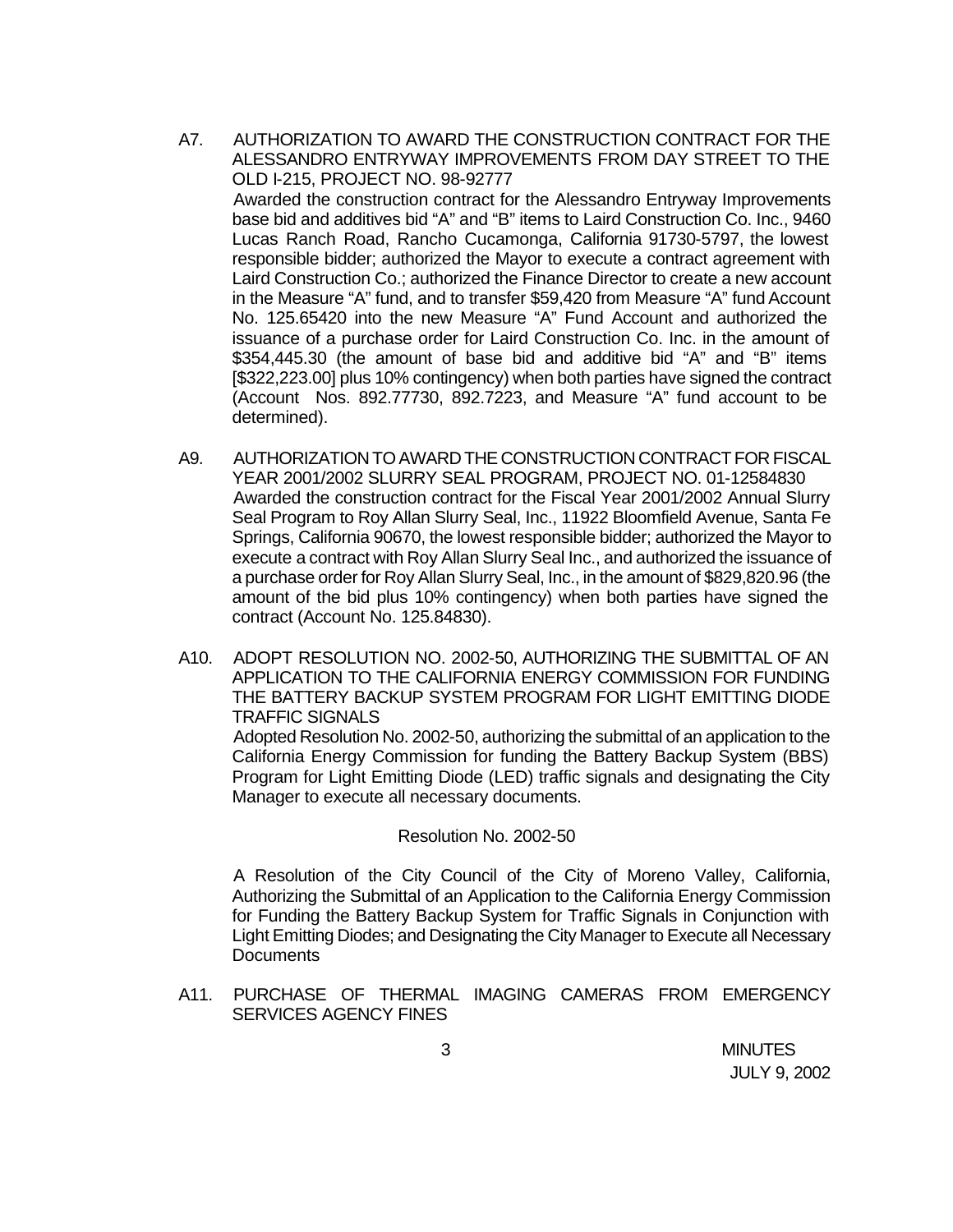Appropriated funds to purchase three Thermal Imaging Cameras in the amount of \$48,618 from the Cher Materials/Equipment account (133.65110.6641.648). These funds are available from the Emergency Services Agency Fines.

A12. PA-97-0004 - REDUCE FAITHFUL PERFORMANCE BOND AND ADOPT RESOLUTION NO. 2002-51, A RESOLUTION OF THE CITY COUNCIL OF THE CITY OF MORENO VALLEY AUTHORIZING ACCEPTANCE OF THE PUBLIC RIGHT–OF-WAY IMPROVEMENTS AS COMPLETE AND ACCEPTING PIGEON PASS ROAD INTO THE CITY MAINTAINED STREET SYSTEM – WEST SIDE OF PIGEON PASS ROAD AND NORTH OF COUGAR CANYON DRIVE (THE ROMAN CATHOLIC BISHOP OF SAN BERNARDINO, A CORPORATION SOLE) Approved a 90% reduction of the Faithful Performance Bond for PA97-0004; instructed the City Engineer to prepare a 90% reduction to the Faithful Performance Bond; and adopted Resolution No. 2002-51 authorizing the acceptance of the public right-of-way improvements for PA97-0004 as complete and accepting Pigeon Pass Road into the City maintained street system.

#### Resolution No. 2002-51

A Resolution of the City Council of the City of Moreno Valley, California, Authorizing the Acceptance of the Public Right-of-Way Improvements as Complete Within PA97-0004, and Accepting Pigeon Pass Road into the City Maintained Street System

- A13. FINAL MAP 19879 SINGLE FAMILY RESIDENTIAL SUBDIVISION ACCEPT AGREEMENT AND BONDS FOR PUBLIC IMPROVEMENTS, SOUTH SIDE OF COTTONWOOD AVENUE AT MARTHA CRAWFORD STREET (KINCAID DEVELOPMENT, INC.) Accepted the bonds and the Agreement for Public Improvements for Final Map 19879; authorized the Mayor to execute the agreement; and directed the City Clerk to forward the signed agreement to the County Recorder's Office for recordation.
- A14. AUTHORIZATION TO CLOSE AUTO MALL DRIVE FROM EUCALYPTUS AVE. TO MOTOR WAY FROM JULY 12, 2002 TO JULY 14, 2002 (MORENO VALLEY CHEVROLET OLDSMOBILE) Authorized the closure of Auto Mall Drive from Eucalyptus Avenue to Motor Way from July 12, 2002 to July 14, 2002.
- A15. ADOPT RESOLUTION NO. 2002-52, DESIGNATING CITY CONSULTANTS HDL COMPANIES AND MBIA MUNISERVICES, AS AUTHORIZED CITY REPRESENTATIVES TO EXAMINE SALES AND USE TAX RECORDS Adopted Resolution No. 2002-52, authorizing city consultants, Hdl Companies and MBIA MuniServices, as the authorized city representatives to examine sales and use tax records.

Resolution No. 2002-52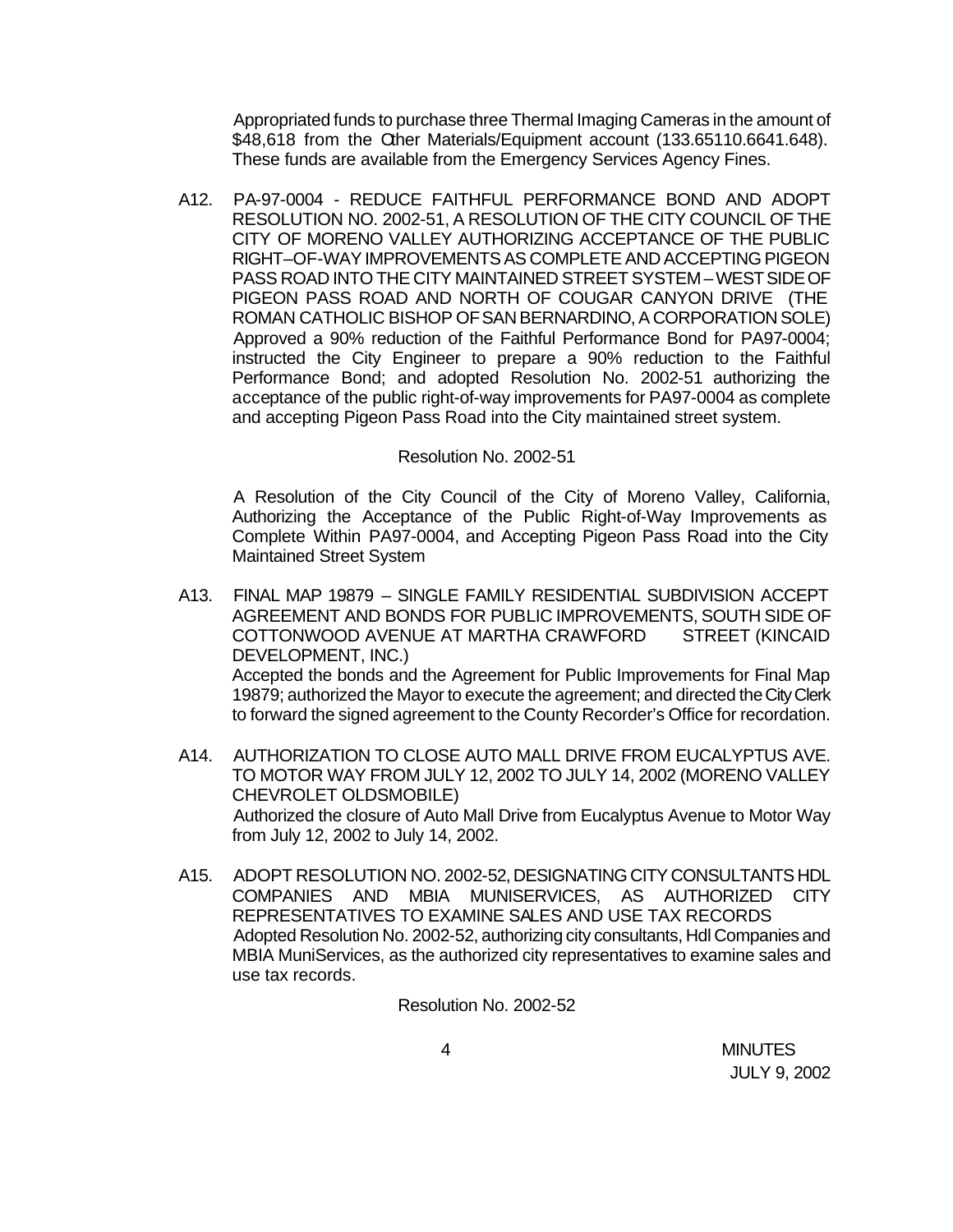A Resolution of the City Council of the City of Moreno Valley Designating City Consultants as Authorized City Representatives to Examine Sales and Use Tax Records

- A16. APPROVAL OF AGREEMENT WITH CALTROP ENGINEERING CORPORATION FOR PROFESSIONAL CONSULTANT SERVICES FOR THE PUBLIC WORKS DEPARTMENT, LAND DEVELOPMENT DIVISION Approved an agreement with CALTROP Engineering Corporation (Caltrop) for professional consultant services for the Public Works Department, Land Development Division; authorized the Mayor to execute the said agreement with Caltrop approved by the City Attorney; and authorized the issuance of a purchase order for Caltrop in the amount of \$135,000 when the agreement has been signed by all parties.
- A17. CITY OF PERRIS ANIMAL SHELTERING AGREEMENT Approved the Animal Sheltering Agreement with the City of Perris.

## **B. CONSENT CALENDAR** - **COMMUNITY SERVICES DISTRICT**

- B1. ORDINANCES FIRST READING BY TITLE ONLY Recommendation: Waive reading of all Ordinance Introductions and read by title only.
- B2. MINUTES REGULAR MEETING OF JUNE 11, 2002 Approved as submitted.
- B3. MINUTES REGULAR MEETING OF JUNE 25, 2002 Approved as submitted.
- B4. ACCEPTANCE OF GRANT MONIES FROM THE CALIFORNIA DEPARTMENT OF EDUCATION, CHILD DEVELOPMENT SERVICES, FOR CHILD CARE SERVICES AND ADOPTION OF THE RESOLUTION TO CERTIFY THE APPROVAL OF THE GOVERNING BOARD Authorized the acceptance of grant monies in the amount of \$607,485 for fiscal year 2002/2003 from the California Department of Education, Child Development Division, for the purpose of providing school age childcare and development services; and adopt Resolution No. CSD 2002-13 to certify the approval of the governing board to enter into this transaction with the California Department of Education for the purpose of providing child care and development services and to authorize the designated personnel, as shown on the resolution, to sign contract documents for FY 2002/03.

Resolution No. CSD 2002-13

A Resolution of the City Council of the City of Moreno Valley, California, Acting in Its Capacity as the Board of Directors of the Moreno Valley Community Services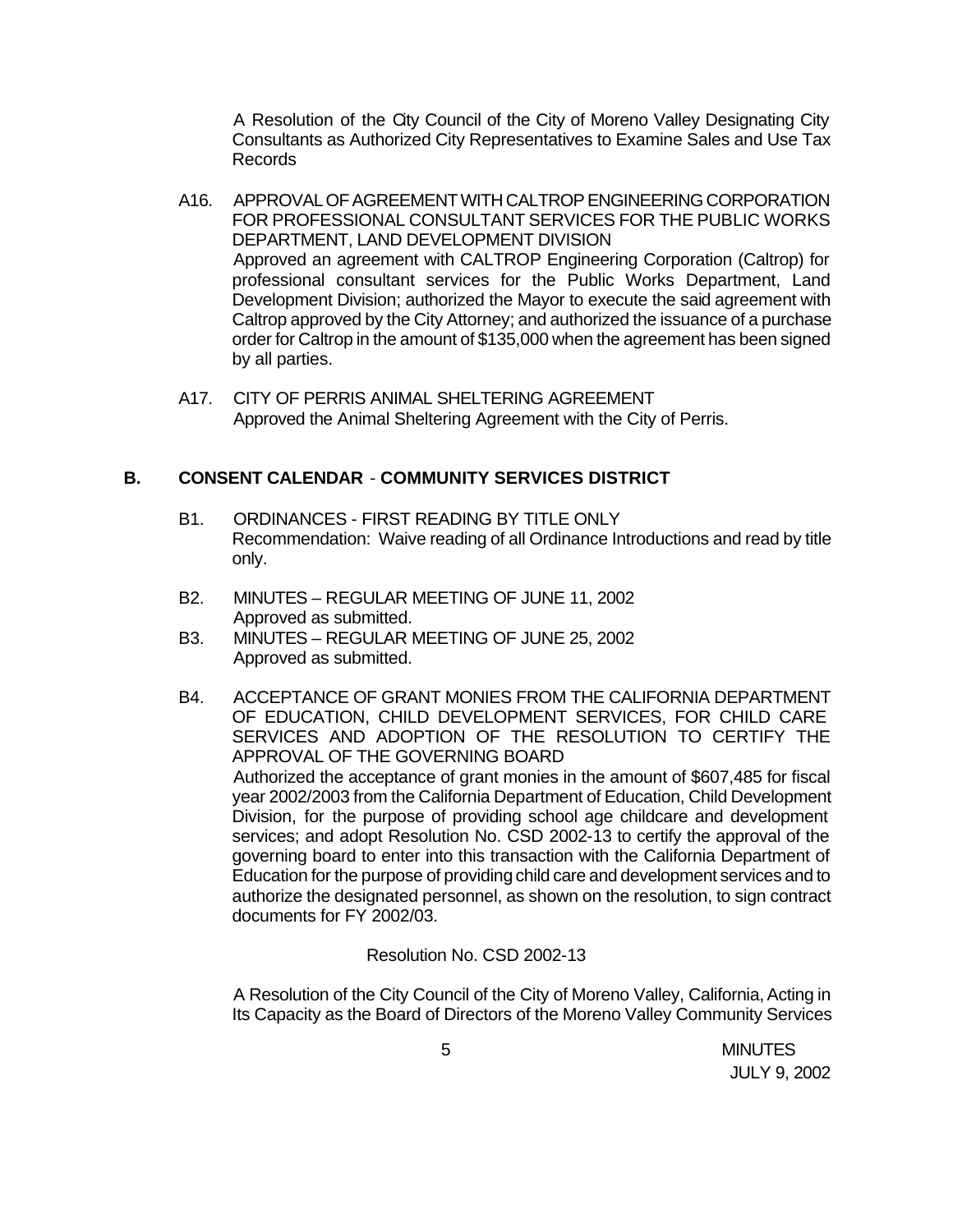District Certifying the Approval of the Governing Board to Enter into a Transaction with the California Department of Education for the Purpose of Providing Child Care and Development Services and to Authorize Designated Personnel to Sign Contract Documents for FY 2002/03

## **C. CONSENT CALENDAR** - **COMMUNITY REDEVELOPMENT AGENCY**

- C1. ORDINANCES FIRST READING BY TITLE ONLY Recommendation: Waive reading of all Ordinance Introductions and read by title only.
- C2. MINUTES REGULAR MEETING OF JUNE 11, 2002 Approved as submitted.
- C3. MINUTES REGULAR MEETING OF JUNE 25, 2002 Approved as submitted.

## **D. PUBLIC HEARINGS**

D1. PUBLIC HEARING FOR INCLUSION OF TENTATIVE TRACT NO. 19879 (AND ALL AFFECTED PHASES) INTO THE COMMUNITY SERVICES DISTRICT ZONE B (RESIDENTIAL STREET LIGHTING) AND ZONE D (PARKWAY LANDSCAPE MAINTENANCE)

President White opened the public testimony portion of the public hearing; there being none, public testimony was closed.

The Secretary announced the results of the mail ballots as follows:

Zone  $B - Yes$  (passes)

Zone  $D - No$  (fails)

Boardmember Flickinger made a motion, seconded by Boardmember Stewart to verify and accept the results of the mail ballot proceeding as identified on the Official Tally Sheet and Assessor Parcel Number (APN) listing; receive and file with the City Clerk's Office the accepted Official Tally Sheet and APN listing; and authorize and impose the CSD Zones B and D charges. Motion carried 4-0-1, Vice-President Batey absent. Roll call vote.

D2. PUBLIC HEARING FOR INCLUSION OF TENTATIVE TRACT NO. 27251-1 (AND ALL AFFECTED PHASES) INTO THE COMMUNITY SERVICES DISTRICT ZONE B (RESIDENTIAL STREET LIGHTING) AND ZONE D (PARKWAY LANDSCAPE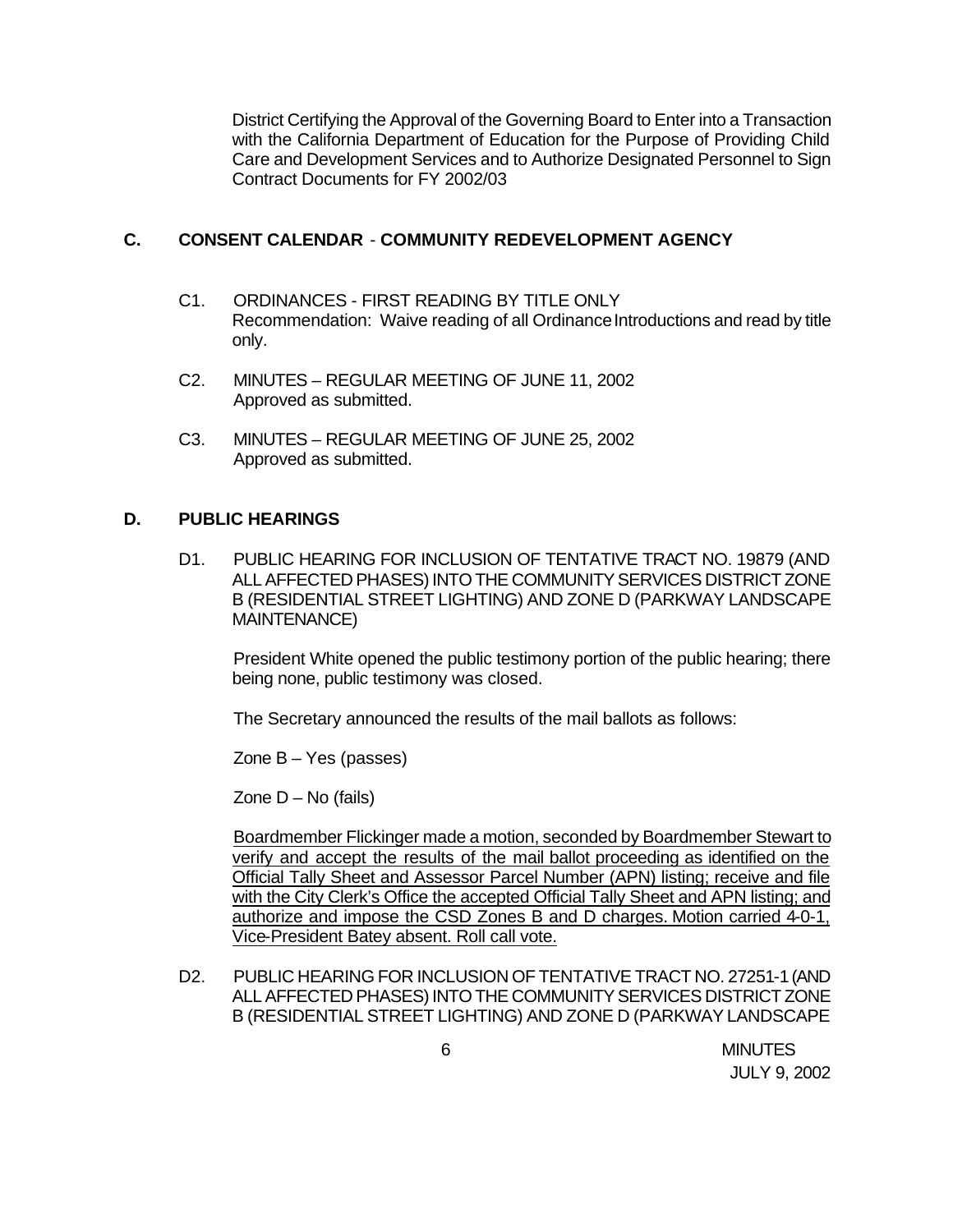MAINTENANCE)

President White opened the public testimony portion of the public hearing; there being none, public testimony was closed.

The Secretary announced the results of the mail ballots as follows:

Zone  $B - Yes$  (passes)

Zone  $D - Yes$  (passes)

Boardmember Flickinger made a motion, seconded by Boardmember West to verify and accept the results of the mail ballot proceeding as identified on the Official Tally Sheet and Assessor Parcel Number (APN) listing; receive and file with the City Clerk's Office the accepted Official Tally Sheet and APN listing; and authorize and impose the CSD Zones B and D charges. Motion carried 4-0-1, Vice-President Batey absent. Roll call vote.

D3. PUBLIC HEARING FOR INCLUSION OF TENTATIVE TRACT NO. 30300 (AND ALL AFFECTED PHASES) INTO THE COMMUNITY SERVICES DISTRICT ZONE B (RESIDENTIAL STREET LIGHTING)

President White opened the public testimony portion of the public hearing; there being none, public testimony was closed.

The Secretary announced the results of the mail ballots as follows:

Zone  $B - Yes$  (passes)

Boardmember Flickinger made a motion, seconded by Boardmember West to verify and accept the results of the mail ballot proceeding as identified on the Official Tally Sheet and Assessor Parcel Number (APN) listing; receive and file with the City Clerk's Office the accepted Official Tally Sheet and APN listing; and authorize and impose the CSD Zones B charge. Motion carried 40-1, Vice-President Batey absent. Roll call vote.

### **AGENDA ORDER**

### **F. REPORTS**

F3. RESOLUTION NO. 2002-53, NOTICE OF INTENTION TO VACATE DAVIS ROAD (DAVIS BOUNDARY OF SAN JACINTO WILDLIFE PRESERVE, SOUTH TO THE CITY LIMITS)

Mayor White opened the agenda item for public comments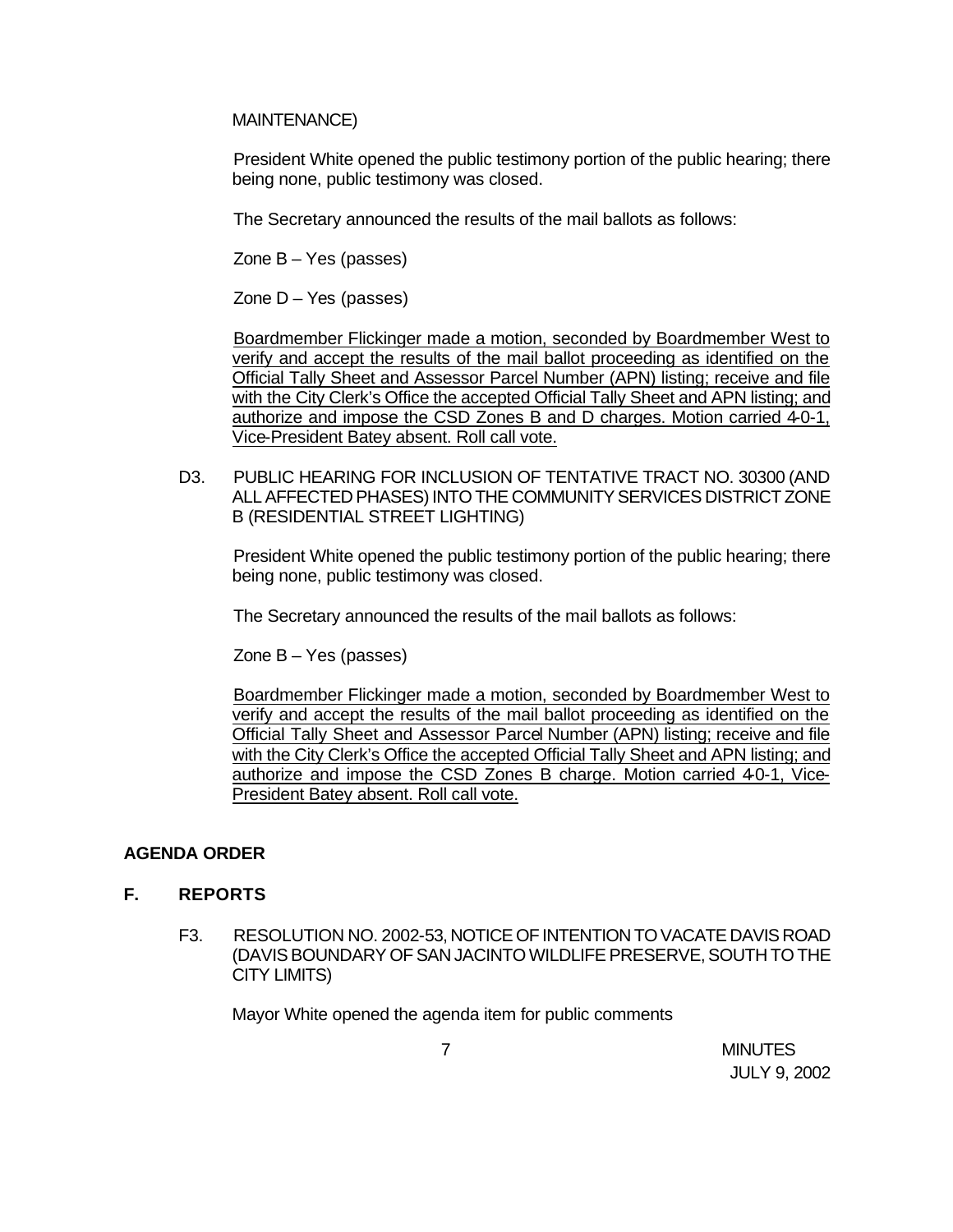#### Don Bean – P.O. Box 135, Nuevo

1) Opposes closure of Davis Road

#### Two Feathers – Lake Matthews

1) Opposes closure of Davis Road

#### Richard Schmid – 26100 Olson Ave., Homeland

- 1) As a farmer he voiced concerns with closure of Davis Road
- 2) Read letter on behalf of the Riverside County Farm Bureau opposing closure

#### Ann McKibben – P.O. Box 9097

1) Supports vacation of Davis Road

### Ray Hosman – Address matter of record

1) Opposes closure of Davis Road

#### Sue Nash – Representing San Bernardino Valley Audubon

1) Supports vacation of Davis Road

Debbra O'Brien – 22010 Polley St., Nuevo

1) Supports vacation of Davis Road

#### Pete Bleckert – Address matter of record (Submitted discourse for public record) 1) Closure of Davis Road

Councilmember Flickinger made a motion, seconded by Councilmember Stewart to adopt Resolution No. 2002-53, declaring its intention to vacate right-of-way known as Davis Road and setting the hearing date as required; directed the City Clerk to certify said resolution and to publish and advertise the hearing notice as required by law; directed the staff to prepare an agreement with the State Department of Fish and Game establishing the conditions necessary for future maintenance of the roadway and protection of access rights for parties of interest in the vacation of Davis Road; and directed staff to amend the maintenance agreement between the County of Riverside and the City of Moreno Valley to eliminate current city maintenance responsibilities for the southerly portion of Davis Road within unincorporated area. Motion carried 4-0-1, Mayor Pro Tem Batey absent. Roll call vote.

### Resolution No. 2002-53

A Resolution of the City of Moreno Valley, California, Declaring its Intention to Vacate Street Right-of-Way for a Portion of Davis Road and Setting a Time and Place for a Hearing on Said Intention

#### F4. JOINT POWERS UTILITY AUTHORITY (JPUA) FOR THE MARCH REUSE AREA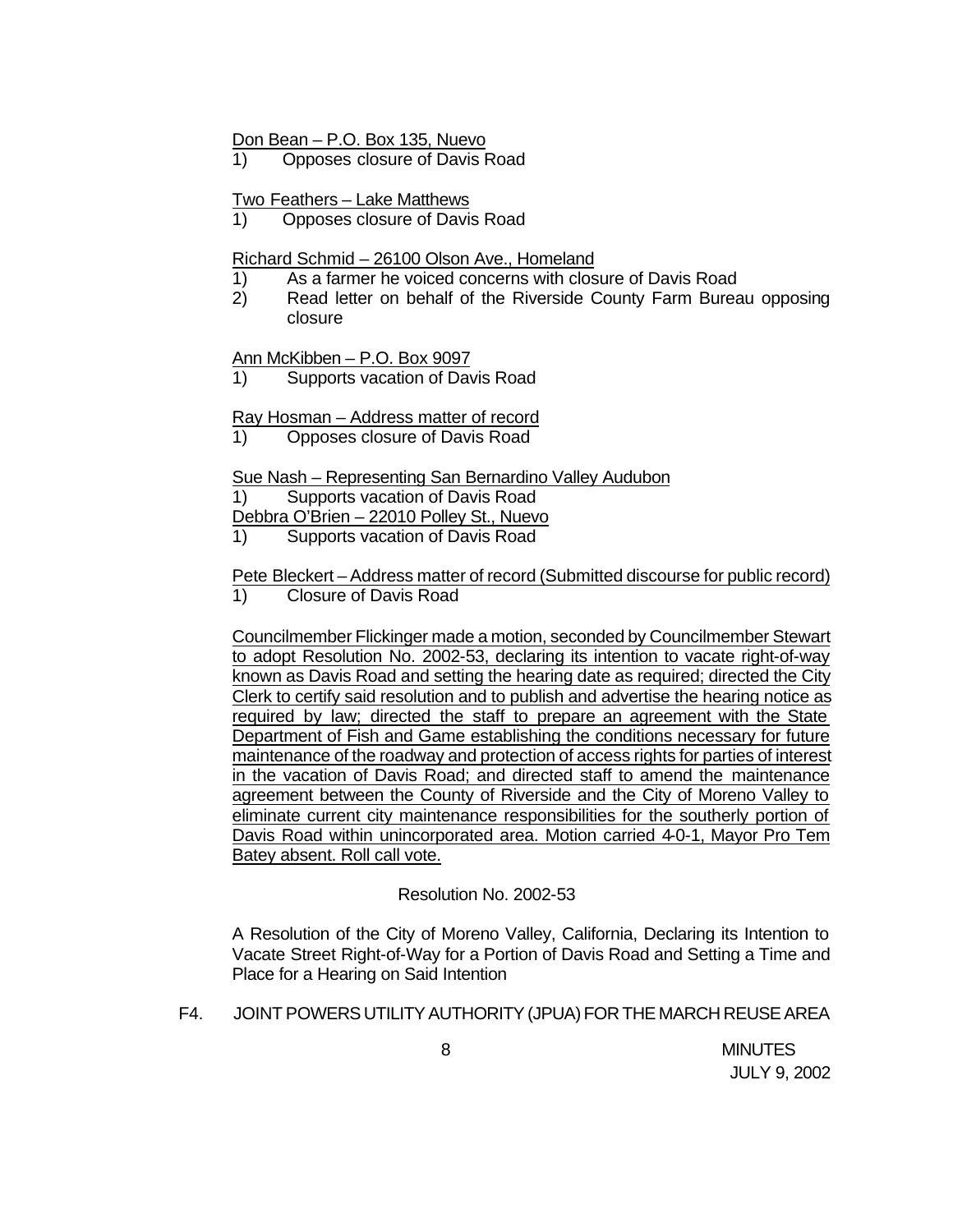Mayor White opened the agenda item for public comments; there being none, public comments were closed.

Councilmember Stewart made a motion, seconded by Councilmember West to adopt the Joint Exercise of Powers Agreement between City of Moreno Valley, City of Perris, and City of Riverside for the purpose of creating a Joint Powers Authority to Provide Utilities Services to customers at the property formerly known as March Air Force Base. Motion carried 4-0-1, Mayor Pro Tem Batey absent. Roll call vote.

#### **RECESS; RECONVENE**

F2. AMENDED 2000 LOCAL LAW ENFORCEMENT BLOCK GRANT FUNDING ALLOCATION

Mayor White opened the agenda item for public comments; there being none, public comments were closed.

Councilmember West made a motion, seconded by Councilmember Stewart to approve the amended list of items to be purchased with the 2000 Local Law Enforcement Block Grant (LLEBG) monies. Included in the amended list is the purchase of a traffic reconstruction vehicle. Motion carried 4-0-1, Mayor Pro Tem Batey absent. Roll call vote.

#### F1. CITY COUNCIL ATTENDANCE AT SUBCOMMITTEE MEETINGS

Mayor White opened the agenda item for public comments; there being none, public comments were closed.

Councilmember Stewart made a motion, seconded by Councilmember West to bring the item back to a future Study Session. Motion carried 3-1-1, Councilmember Flickinger dissenting, Mayor Pro Tem Batey absent. Roll call vote.

### **AGENDA ORDER**

### **G. LEGISLATIVE ACTIONS**

ORDINANCES - 1ST READING AND INTRODUCTION

G1. SPEED LIMIT RECERTIFICATION ON VARIOUS STREETS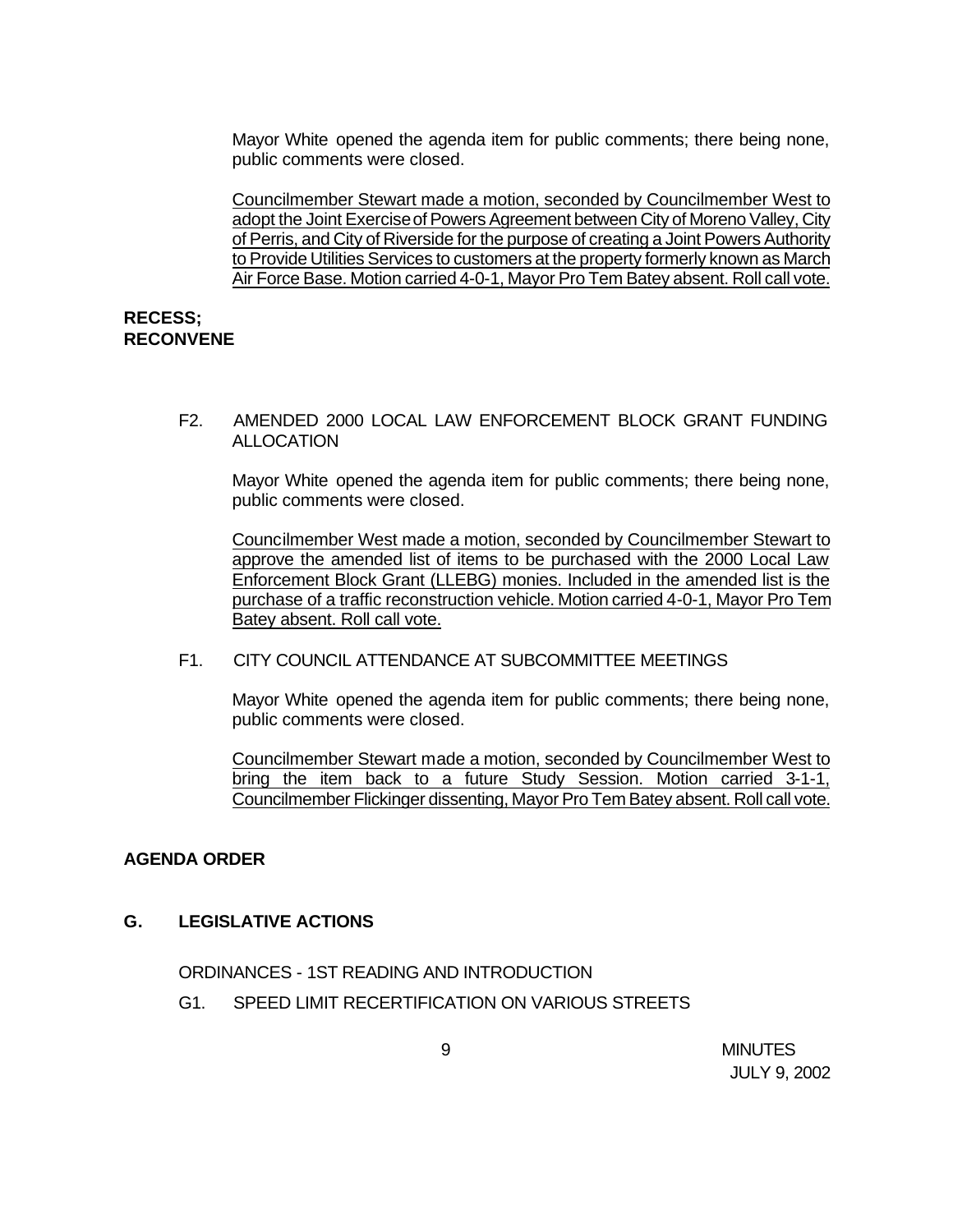Mayor White opened the agenda item for public comments; there being none, public comments were closed.

Councilmember Flickinger made a motion, seconded by Councilmember Stewart to introduce Ordinance No. 605, as amended, amending Section 12.20.020 of Chapter 12.20 of the City of Moreno Valley Municipal Code designating prima facie speed limits on certain streets (as listed in the ordinance) and directing the City Engineer to take certain action with respect thereto, with the exception of certain segments of Alessandro (Perris to Lasselle) and Kitching (JFK to Brodiaea) going back to staff for further review. Motion carried 4-0-1, Mayor Pro Tem Batey absent. Roll call vote.

Ordinance No. 605

An Ordinance of the City Council of the City of Moreno Valley, California, Amending Section 12.20.020 of Chapter 12.20 of the City of Moreno Valley Municipal Code Relating to a Prima Facie Speed Limit for Certain Streets

F5. LEGISLATIVE UPDATE

Mayor White opened the agenda item for public comments; there being none, public comments were closed.

Councilmember Stewart made a motion, seconded by Councilmember West to receive and file the Legislative Status Report. Motion carried 4-0-1, Mayor Pro Tem Batey absent.

## **E. ITEMS REMOVED FROM CONSENT CALENDARS FOR DISCUSSION OR SEPARATE ACTION**

A8. AUTHORIZATION TO AWARD THE CONSTRUCTION CONTRACT FOR THE TRAFFIC SIGNAL AT FREDERICK STREET AND BRABHAM STREET/TOWNGATE CENTER DRIVEWAY, PROJECT NO. 01-12567321 (3)

Mayor White opened the agenda item for public comments; there being none, public comments were closed.

Councilmember Stewart made a motion, seconded by Councilmember Flickinger to award the construction contract for the traffic signal at the intersection of Frederick Street and Brabham Street/Towngate Center Driveway to DBX, Inc., 42066 Avenida Alvarado, Suite C, Temecula, California 92590, the lowest responsible bidder; authorized the Mayor to execute a contract agreement with DBX, Inc. and authorized the issuance of a Purchase Order for DBX, Inc. in the amount of \$146,339.60 (the bid amount plus 10% contingency) when both parties have signed the contract (Account No. 125.82921). Motion carried 4-0-1, Mayor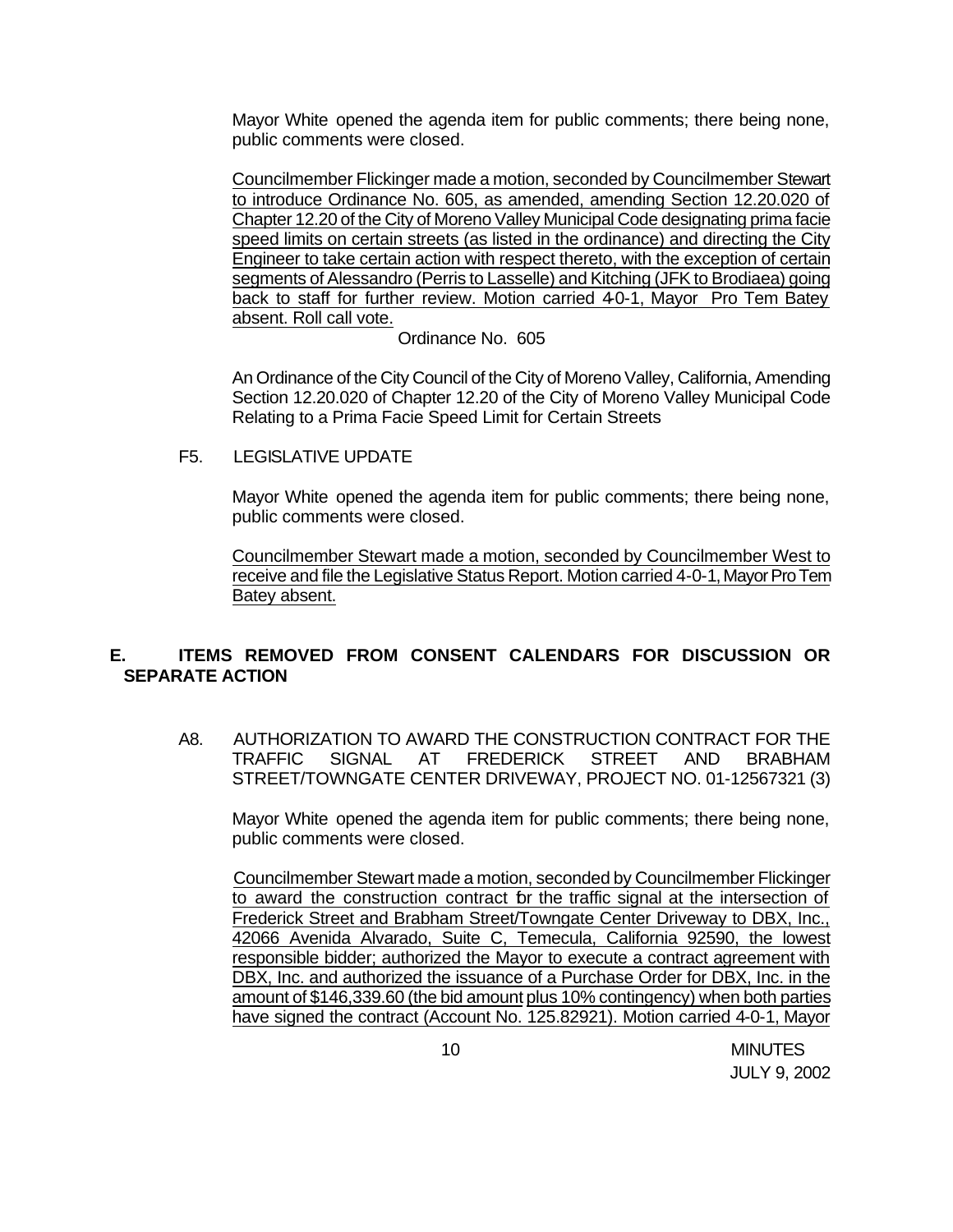Pro Tem Batey absent. Roll call vote.

A18. FISCAL YEAR 2002/03 MEMORANDUM OF UNDERSTANDING EXTENSION WITH MORENO VALLEY CITY EMPLOYEE'S ASSOCIATION (MVCEA)

Mayor White opened the agenda item for public comments; there being none, public comments were closed.

Councilmember Stewart made a motion, seconded by Councilmember West to approve the Memorandum of Understanding extension as ratified by MVCEA membership on July 8, 2002. Motion carried 4-0-1, Mayor Pro Tem Batey absent. Roll call vote.

### **AGENDA ORDER**

F6. CITY MANAGER'S REPORT – No report given

## **Councilmember Batey arrived at 8:57 p.m.**

PUBLIC COMMENTS **ON ANY SUBJECT NOT ON THE AGENDA** UNDER THE JURISDICTION OF THE CITY COUNCIL ARE AS FOLLOWS:

Daryl C. Terrell – Address matter of record

1) General Fund Capital Expenditure Reserve Account

### Ray Hosman – Address matter of record

- 1) Funding for road maintenance
- 2) Possible annexation of east end from City
- 3) Utility User's Tax

### Joe Teague – 24342 Eucalyptus

- 1) Complimented the fire department
- 2) Slow response time of the police department

Tom Jerele Sr., 24895 Sunnymead Blvd., #153

- 1) Supports alternative corridor to Orange County presented by BIA
- 2) Old raceway sign
- 3) Thanked Tom Gardner and Doug Hall for displaying the flags on holidays along Sunnymead Boulevard

Pete Bleckert – Address matter of record

- 1) Complimented Chief Di Yorio
- 2) Slurry seal issues
- 3) Annexation of east end of City
- 4) Repeal of Utility User's Tax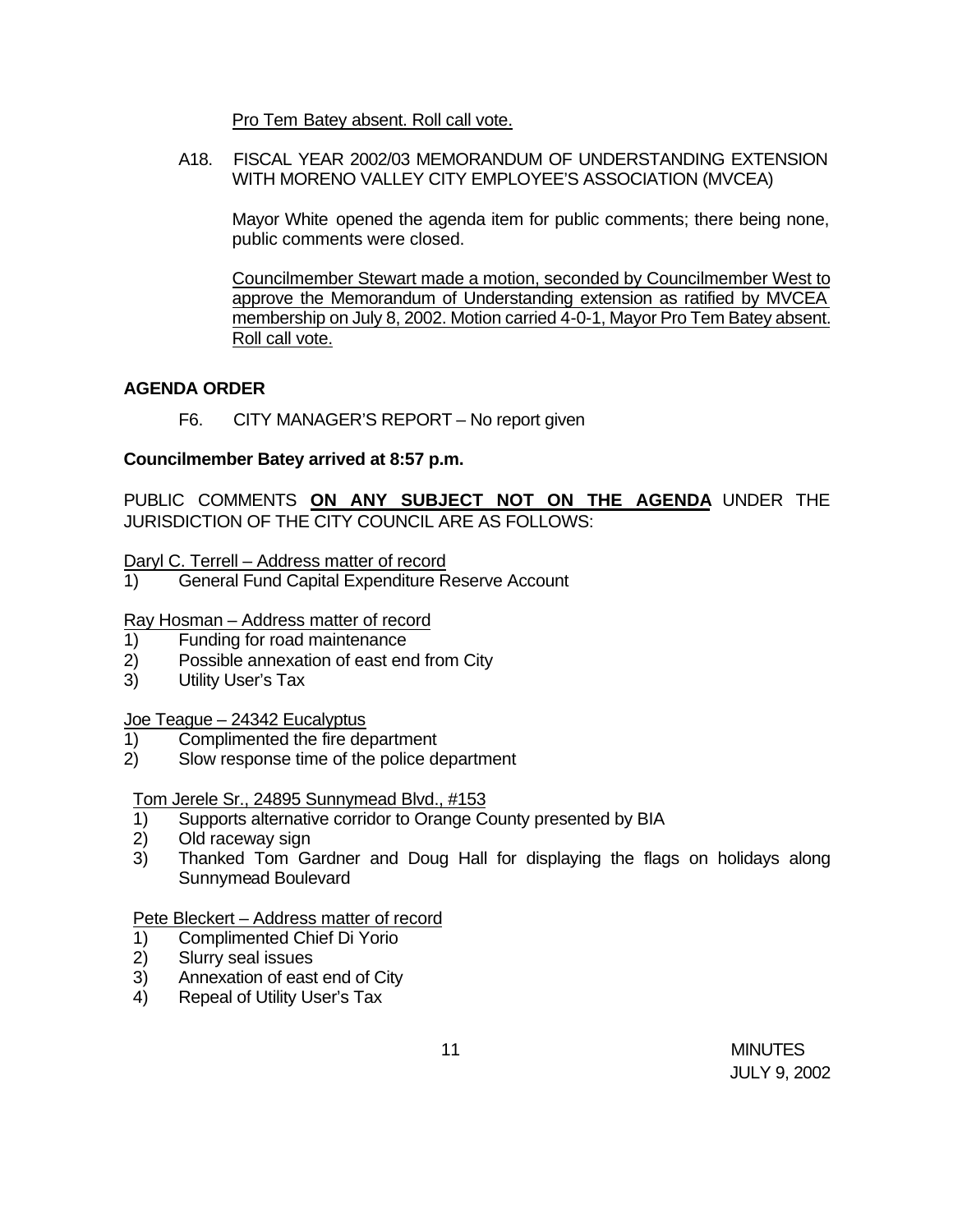## Raul Wilson – P.O. Box 702

- 1) Area of Hemlock St. that needs street lighting too dark
- 2) Feels not enough Latinos represented in City government
- 3) Utility User's Tax

## Louise Palomarez – P.O. Box 702

- 1) Repeal of Utility User's Tax
- 2) Feels Councilmember Stewart is rude

## George Albanese – Address matter of record (Submitted discourse for the public record)

1) 2001/02 Grand Jury Report findings regarding termination of former City Clerk

## Tom Rudolph – 22921 Chambray

1) Complimented police officer that responded to a problem at Home Depot

# **CLOSING COMMENTS AND/OR REPORTS OF THE CITY COUNCIL, COMMUNITY SERVICES DISTRICT, OR COMMUNITY REDEVELOPMENT AGENCY**

## Councilmember West

1) Complimented Parks & Recreation staff on an outstanding Fourth of July celebration

## Councilmember Flickinger

- 1) Thanked Mr. Rudolph for complimenting the Police Department
- 2) Announced tonight is the last Council meeting until August  $20<sup>th</sup>$  Study Session
- 3) Would like to discuss designation of year-end surplus at a Study Session
- 4) Clarified her comment regarding cost of building a street and the Utility User's Tax Utility User's Tax funds are not used to construct streets

### Councilmember Stewart

- 1) Agreed with Councilmember West's compliments on the Fourth of July celebration
- 2) Announced construction on Pigeon Pass is progressing nicely
- 3) Last week, the City had visitors from our Sister City San Juan de Los Lagos
- 4) Stated that the City Attorney has been on vacation and will respond to the Grand Jury when he returns
- 5) Utility User's Tax will be on the ballot for all to vote on in November feels the money should be spent for public safety

## Mayor Pro Tem Batey

- 1) Complimented Parks & Recreation staff on an outstanding Fourth of July celebration
- 2) Proposed initative he will be bringing before Council after recess
- 3) Truck parking issue to be brought before Council

### Mayor White

1) Asked the City Clerk to make an announcement regarding the upcoming election